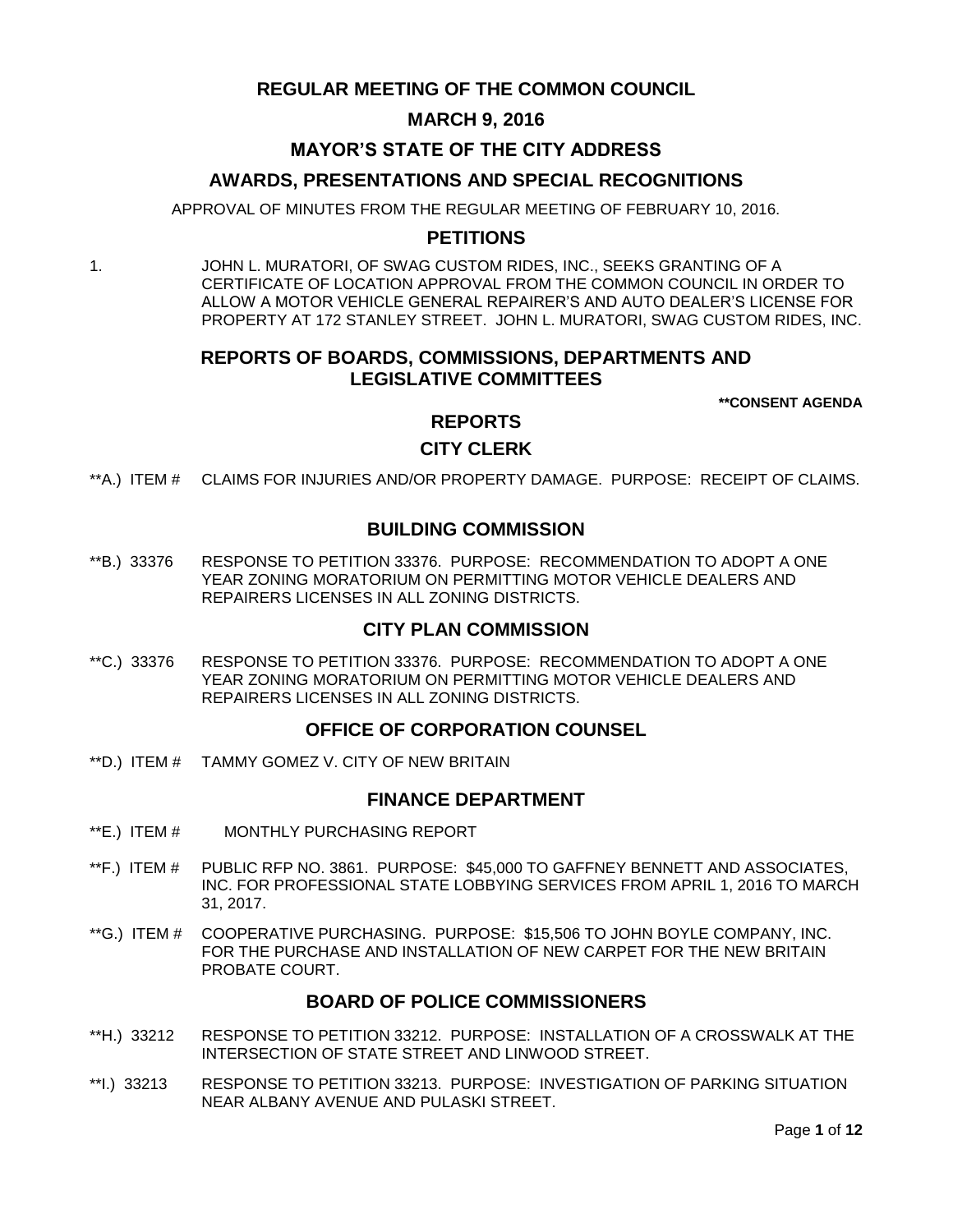- \*\*J.) 33214 [RESPONSE TO PETITION 33214. PURPOSE: TRAFFIC STUDY/PARKING EVALUATION IN](#page-6-0)  [THE AREA OF PATTON DRIVE, WAINWRIGHT DRIVE AND WALKER ROAD.](#page-6-0)
- \*\*K.) 33216 [RESPONSE TO PETITION 33216. PURPOSE: TRAFFIC STUDY ON HALSEY ROAD.](#page-6-1)

# **REPORTS RETURNED FROM COMMITTEE**

## **STANDING CLAIMS SUBCOMMITTEE**

\*\*L.) ITEM # [CLAIMS SUBCOMMITTEE. PURPOSE: SETTLEMENT OF CLAIMS.](#page-7-0)

### **ZONING SUBCOMMITTEE**

- \*\*M.) 33376 [RECOMMENDATION FOR PETITION 33376. PURPOSE: ZONING MORATORIUM ON THE](#page-7-1)  [PERMITTING OF MOTOR VEHICLE DEALERS AND REPAIRERS LICENSES IN ALL](#page-7-1)  [DISTRICTS FOR A ONE-YEAR PERIOD SUBJECT TO EXEMPTIONS.](#page-7-1)
- \*\*N.) 33376-1 [RECOMMENDATION FOR RESOLUTION 33376-1. PURPOSE: ZONING MORATORIUM ON](#page-7-2)  [THE PERMITTING OF MOTOR VEHICLE DEALERS AND REPAIRERS LICENSES IN ALL](#page-7-2)  [DISTRICTS FOR A ONE-YEAR PERIOD SUBJECT TO EXEMPTIONS.](#page-7-2)

# **RESOLUTIONS RETURNED FROM COMMITTEE**

1.) 33376-1 [RESOLUTION 33376-1. PURPOSE: ZONING MORATORIUM ON THE PERMITTING OF](#page-7-3)  [MOTOR VEHICLE DEALERS AND REPAIRERS LICENSES IN ALL DISTRICTS FOR A ONE-](#page-7-3)[YEAR PERIOD SUBJECT TO EXEMPTIONS. D. SALERNO](#page-7-3)

# **NEW RESOLUTIONS**

- 2.) ITEM # [WOMEN'S HISTORY MONTH. PURPOSE: COMMON COUNCIL AND MAYOR RECOGNIZE](#page-7-4)  MARCH 2016 [AS WOMEN'S HISTORY MONTH. S. BLACK](#page-7-4)
- 3.) ITEM # [OBESITY IN SCHOOL AGED CHILDRED. PURPOSE: AGREEMENT FOR SERVICES WITH](#page-8-0)  [UCONN CENTER FOR PUBLIC HEALTH AND HEALTH POLICY FOR DATA ANALYSIS](#page-8-0)  [SERVICES. J. GIANTONIO, R. SMEDLEY](#page-8-0)
- 4.) ITEM # BUDGET TRANSFER [POLICE DEPARTMENT. PURPOSE: \\$27,000 TRANSFER WITHIN](#page-9-0)  [THE POLICE DARTMENT BUDGET TO PROVIDE FOR SALARY OF TEMPORARY](#page-9-0)  [ACCOUNTING CLERK IN THE ADMINISTRATION OFFICE.](#page-9-0) [C. CARLOZZI, JR., W. PABON, E. SANCHEZ, J. SANDERS, JR., R. SMEDLEY](#page-9-0)
- 5.) ITEM # [BUDGET AMENDMENT AND APPROPRIATION. PURPOSE: FINANCIAL ASSISTANCE](#page-9-1)  [GRANT FROM THE DECD IN THE AMOUNT OF \\$500,000. D. NAPLES, J. SANDERS, JR.](#page-9-1)
- 6.) ITEM # [STATE PROJECT NO. 88-188. PURPOSE: SUPPORT RESOLUTION FOR COLUMBUS](#page-10-0)  [BOULEVARD SAFETY IMPROVEMENTS PHASE IV PROJECT.](#page-10-0)  [D. NAPLES, J. SANDERS, JR.](#page-10-0)
- 7.) ITEM # [COVANTA WASTE DISPOSAL AGREEMENT. PURPOSE: AUTHORIZATION FOR MAYOR](#page-10-1)  [TO EXECUTE SECOND AMENDMENT TO THE MUNICIPAL SOLID WASTE DISPOSAL AND](#page-10-1)  [RECYCLING SERVICES AGREEMENT. D. NAPLES, J. SANDERS, JR.](#page-10-1)
- 8.) ITEM # [APPROVAL OF AGREEMENT BETWEEN THE CITY OF NEW BRITAIN AND LOCAL 818 –](#page-11-0) [MANAGEMENT BARGAINING UNIT. PURPOSE: CONCLUDED NEGOTIATIONS AND](#page-11-0)  [REACHED TENTATIVE AGREEMENT FOR A COLLECTIVE BARGAINING AGREEMENT. J.](#page-11-0)  [GIANTONIO, D. SALERNO](#page-11-0)

# **UNFINISHED BUSINESS**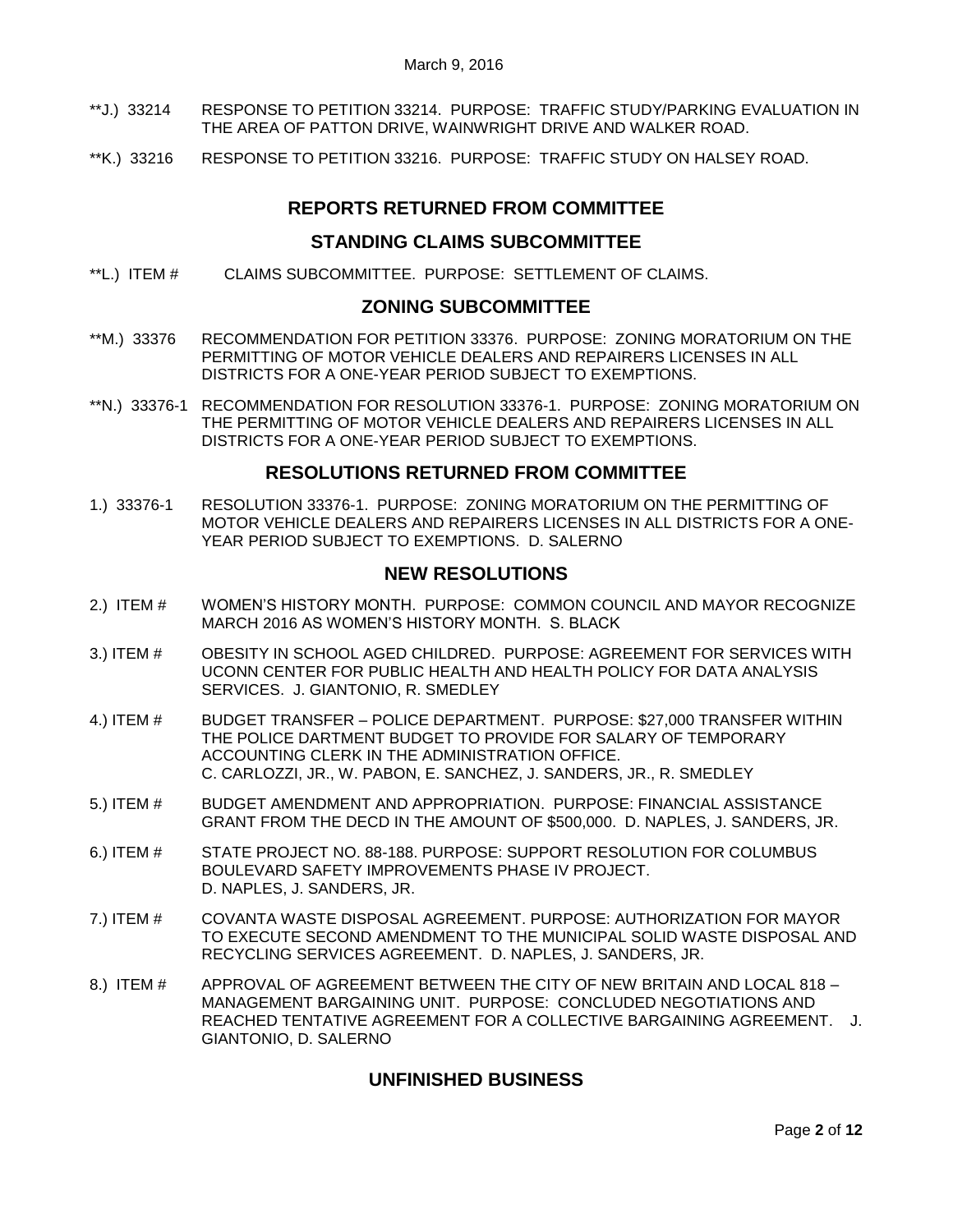### **REGULAR MEETING OF THE COMMON COUNCIL**

## **MARCH 9, 2016**

# **MAYOR'S STATE OF THE CITY ADDRESS**

### **AWARDS, PRESENTATIONS AND SPECIAL RECOGNITIONS**

APPROVAL OF MINUTES FROM THE REGULAR MEETING OF FEBRUARY 10, 2016.

# **PETITIONS**

1. JOHN L. MURATORI, OF SWAG CUSTOM RIDES, INC., SEEKS GRANTING OF A CERTIFICATE OF LOCATION APPROVAL FROM THE COMMON COUNCIL IN ORDER TO ALLOW A MOTOR VEHICLE GENERAL REPAIRER'S AND AUTO DEALER'S LICENSE FOR PROPERTY AT 172 STANLEY STREET. JOHN L. MURATORI, SWAG CUSTOM RIDES, INC.

# **REPORTS OF BOARDS, COMMISSIONS, DEPARTMENTS AND LEGISLATIVE COMMITTEES**

**\*\*CONSENT AGENDA**

### **REPORTS**

### **CITY CLERK**

<span id="page-2-0"></span>\*\*A.) ITEM # CLAIMS FOR INJURIES AND/OR PROPERTY DAMAGE. PURPOSE: RECEIPT OF CLAIMS.

REPORT OF: City Clerk

To Her Honor, the Mayor, and the Common Council of the City of New Britain: the undersigned beg leave to report the following:

ITEM #:

CLAIMS FOR INJURIES AND/OR PROPERTY DAMAGE

CLAIMANTS NAME Belliveau, Lynn M. Brook South I LLC Hansen, Peter V. Mou, Jason

Risby, Lakesha Smith, Sylvia

> Mark H. Bernacki City Clerk

# **BUILDING COMMISSION**

<span id="page-2-1"></span>\*\*B.) 33376 RESPONSE TO PETITION 33376. PURPOSE: RECOMMENDATION TO ADOPT A ONE YEAR ZONING MORATORIUM ON PERMITTING MOTOR VEHICLE DEALERS AND REPAIRERS LICENSES IN ALL ZONING DISTRICTS.

#### REPORT OF:

To Her Honor, the Mayor, and the Common Council of the City of New Britain: the undersigned beg leave to report the following:

#### ITEM #:33376

RE: A proposed adoption of a one-year zoning moratorium on the permitting of motor vehicle dealers' and repairers' locations for all zoning districts.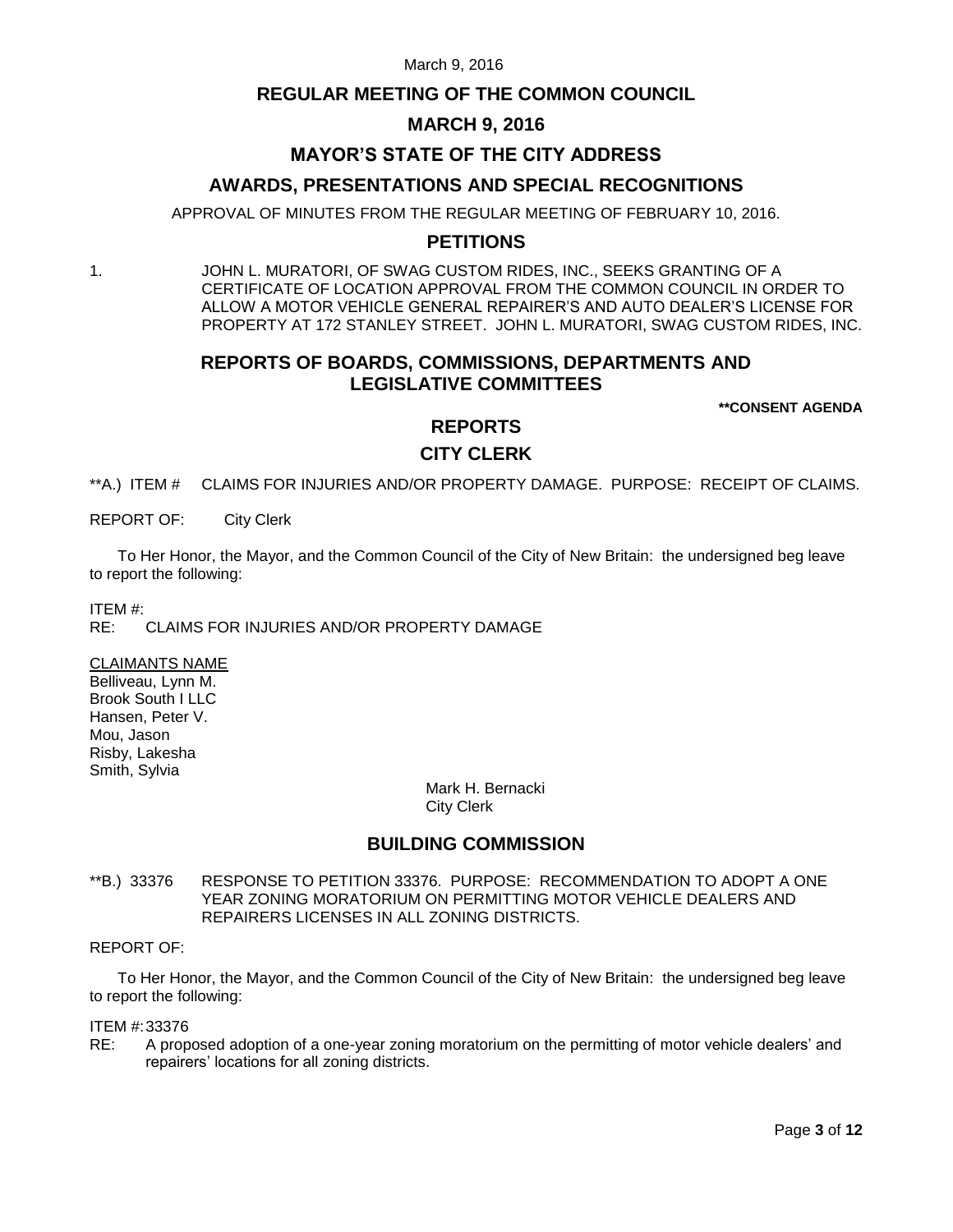The Building Commission recommends that the one-year zoning moratorium is necessary to allow the staff of the City Plan Commission and the Department of Licenses, Permits and Inspections the opportunity to review criteria related to the granting of permits for Motor Vehicle Repairers and Motor Vehicles Dealers licenses.

The Building Commission therefore recommends that the Common Council of the City of New Britain impose a zoning moratorium, for a period of one year, on the permitting of Motor Vehicle Repairers and Motor Vehicle Dealers licenses. This one- year period will allow time for the new zoning amendments to be considered and enacted. In addition, this timeframe will give City staff the opportunity to engage with Community stakeholders to discuss what new zoning controls will be required to ensure that auto sales and repair businesses are designed and managed in a manner to limit adverse effects on the surrounding community.

> Sergio Lupo, MPH, R. S. Director, Licenses, Permits & Inspections

# **CITY PLAN COMMISSION**

<span id="page-3-0"></span>\*\*C.) 33376 RESPONSE TO PETITION 33376. PURPOSE: RECOMMENDATION TO ADOPT A ONE YEAR ZONING MORATORIUM ON PERMITTING MOTOR VEHICLE DEALERS AND REPAIRERS LICENSES IN ALL ZONING DISTRICTS.

# **OFFICE OF CORPORATION COUNSEL**

<span id="page-3-1"></span>\*\*D.) ITEM # TAMMY GOMEZ V. CITY OF NEW BRITAIN

REPORT OF: Office of Corporation Counsel

To Her Honor, the Mayor, and the Common Council of the City of New Britain: the undersigned beg leave to report the following:

#### ITEM #:

RE: TAMMY GOMEZ v. CITY OF NEW BRITAIN

RESOLVED, By the Common Council of the City of New Britain that the sum of SIX THOUSAND DOLLARS (\$6,000.00) be paid to Tammy Gomez and the Law Firm of Segal & Laska, her attorneys, in full settlement of her suit against the City of New Britain, now pending in the New Britain Superior Court, New Britain, Connecticut as HHB-CV12-6017767-S. The plaintiff had alleged that on September 24, 2010 at approximately 8:00 am she was walking in a southerly direction on the sidewalk located on the north side of Precision Court adjacent to the parking area behind 230 John Downey Drive, New Britain, CT. She claims to have fallen because of the dangerous and defective condition of the sidewalk. As a result of the incident, plaintiff alleged to have suffered metatarsal fractures in the left foot. In specials, the plaintiff has alleged \$2,826.09. The current settlement recommendation is made upon the advice of City Attorney Irena J. Urbaniak, after settlement negotiations between City Attorney Irena J. Urbaniak and Attorney Ken Laska and the Honorable Judge Shaunessey, with the approval and consent of Gennaro Bizzarro, Esq.

This suit is to be withdrawn by the plaintiff without costs to the City of New Britain and settlement is to be made without admission of any liability.

> Irena J. Urbaniak City Attorney

# **FINANCE DEPARTMENT**

#### <span id="page-3-2"></span>\*\*E.) ITEM # MONTHLY PURCHASING REPORT**. PURPOSE: PURCHASING REPORT FOR BID THRESHOLD ITEMS.**

REPORT OF: Finance Dept., Purchasing Div.

To Her Honor, the Mayor, and the Common Council of the City of New Britain: the undersigned beg leave to report the following:

ITEM #:

RE: Purchasing report for bid threshold items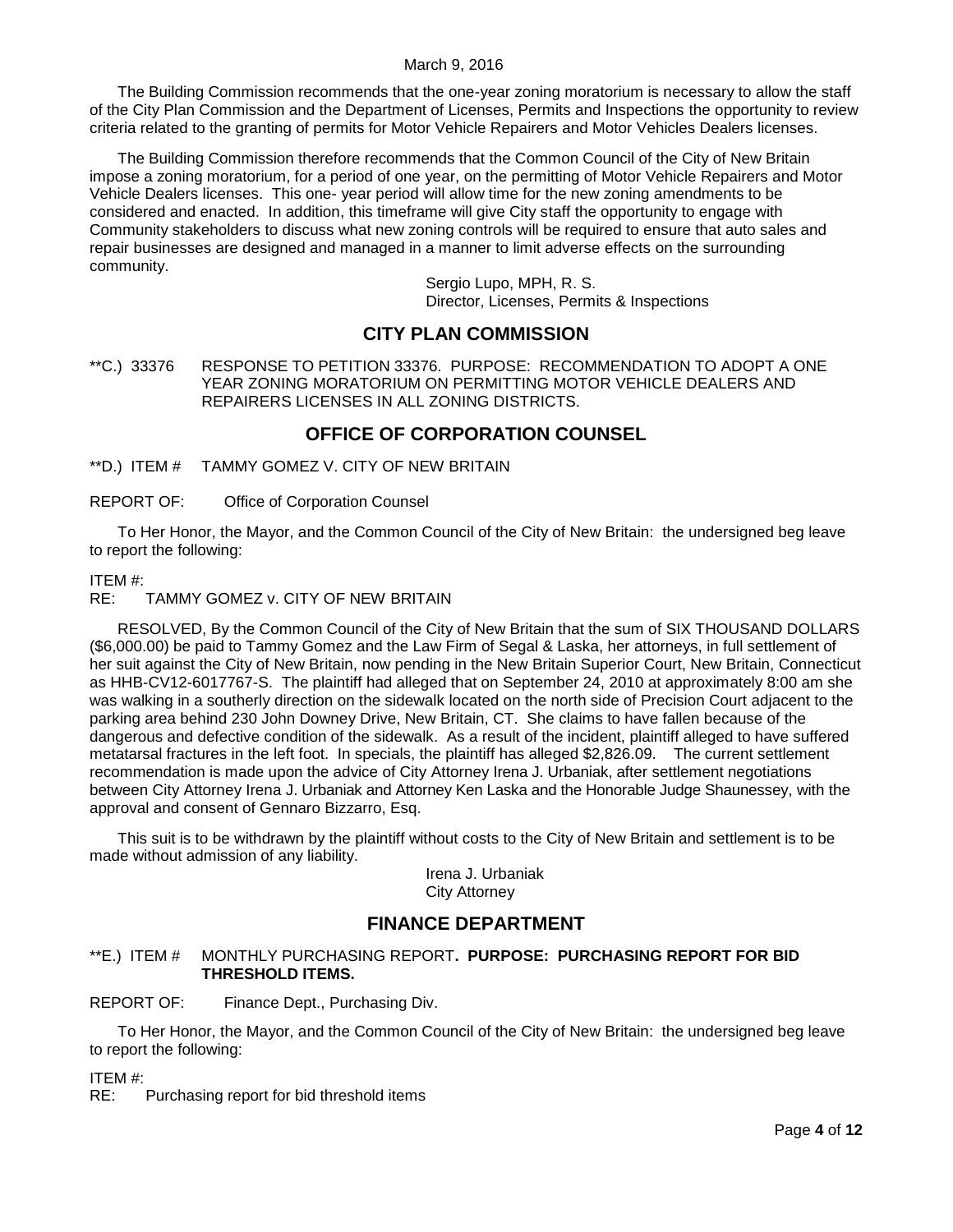DATE: March 9, 2016

In accordance with the New Britain Code of Ordinances, Section 2-566, a monthly report of purchases between \$500 and \$7,500 shall be provided to the Common Council. The report shall include a detailed description of items or services purchased, name of vendor, owner of business and dollar amount spent on each individual purchase as well as the aggregate total of spend to date for the fiscal year.

The Finance Department, Purchasing Division has provided an electronic list of monthly purchases. This document is available in the Council office for review by Council members.

Acceptance and adoption is respectfully requested.

#### Jack Pieper Purchasing Agent

#### <span id="page-4-0"></span>\*\*F.) ITEM # PUBLIC RFP NO. 3861. PURPOSE: \$45,000 TO GAFFNEY BENNETT AND ASSOCIATES, INC. FOR PROFESSIONAL STATE LOBBYING SERVICES FROM APRIL 1, 2016 TO MARCH 31, 2017.

REPORT OF: Finance Dept., Purchasing Division

To Her Honor, the Mayor, and the Common Council of the City of New Britain: the undersigned beg leave to report the following:

ITEM #:

RE: Public RFP No. 3861, Professional State Lobbying Service DATE: March 9, 2016

Public Request for Proposal, RFP, No. 3861 was solicited and received in accordance with the Purchasing Ordinances of the City of New Britain for the purchase of Professional State Lobbying Services. Funding will be available for this Professional within the Legal Service Department's account number 001109002-5340, Legislative Support.

Invitations to bid were solicited and the bid was duly advertised in the New Britain Herald Newspaper, the City, State of Connecticut's Department of Administration Services, and mailed to eight (8) State Lobbying Companies. The Purchasing Agent did not receive any letters from the Lobbying Companies on the mailing list indicating they could not provide a response to the RFP request.

The RFPs were reviewed for conformance to specifications by the Mayor's Office Administration, the Mayor and the Purchasing Agent, The Mayor interviewed three firms. The Mayor recommended the bid be awarded to Gaffney Bennett and Associates, Inc. of New Britain, CT. who meets the entire RFP requirement for this service.

RESOLVED: That the Purchasing Agent is hereby authorized to issue a Purchase Order for \$45,000.00 and enter into contract for a (1) year period, April 1, 2016 to March 31, 2017 with Gaffney Bennett and Associates, Inc. of New Britain, CT per the terms and specifications of Public Request for Proposal, RFP, No. 3861.

#### Jack Pieper Purchasing Agent

<span id="page-4-1"></span>\*\*G.) ITEM # COOPERATIVE PURCHASING. PURPOSE: \$15,506 TO JOHN BOYLE COMPANY, INC. FOR THE PURCHASE AND INSTALLATION OF NEW CARPET FOR THE NEW BRITAIN PROBATE COURT.

REPORT OF: Finance Dept., Purchasing Division

To Her Honor, the Mayor, and the Common Council of the City of New Britain: the undersigned beg leave to report the following:

DATE: March 9, 2016

In accordance with City Code of Ordinances, Chapter 2, Article VIII, Division 1, Section 2-538 (a), a purchase order was requested by the Public Works Department, Fleet and Facilities Division for Purchase and Installation of new Carpet in the Probate Court location in Liberty Square.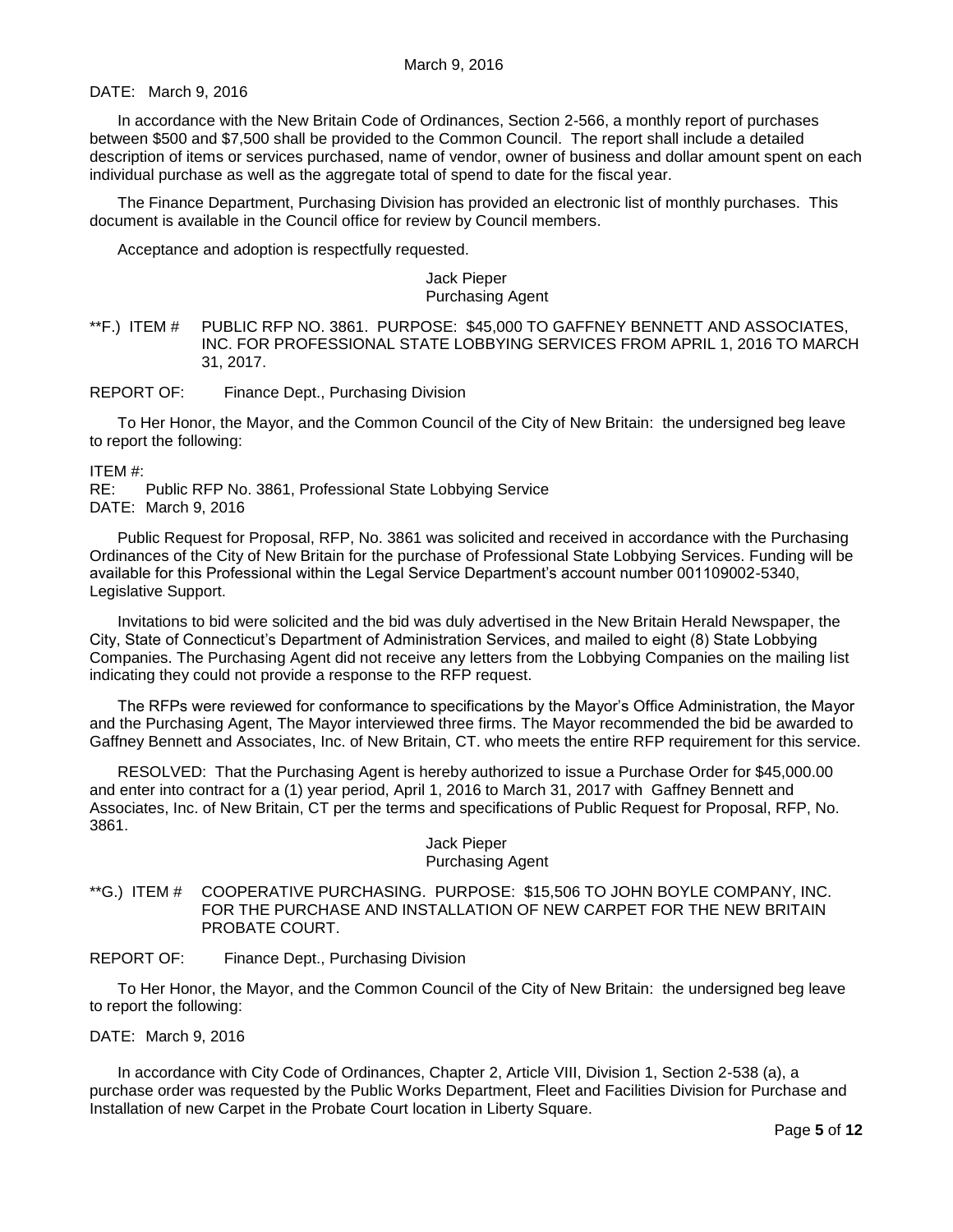John Boyle Company, Inc. New Britain, CT.

Supplier **Items Price Price Price Price Price Price Price Price Price** Provide and Install New Carpet \$15,506.00

The New Britain Public Works Department, Fleet and Facilities Division requested the Purchase and Installation of new Carpet in the New Britain Probate Court utilizing the State of Connecticut's Contract Award 12PSX0307. The carpets in the Probate Court are in deplorable condition and needs to be replaced. In numerous places the carpet fabric is delaminating from its backing material. As a result the Carpet material is raised and loose and may present a trip hazard to the public. To ensure the safety to the public this carpet needs to be replaced immediately. John Boyle Company, Inc. is under State contract to provide and install Carpet. The Purchasing Agent has verified this, and therefore bid solicitation for this service is not needed. The Town of Berlin will be reimbursing the City for forty-seven (47) percent, \$7,288.00, of the cost of the carpet and the installation of it. Funding is available for this purchase in the Public Works Department, Fleet and Facilities Division's account number 001103001-5721, Probate Court, Renovation Costs.

BE IT RESOLVED: That the Purchasing Agent is hereby authorized to issue a purchase order for \$15,506.00 to John Boyle Company, Inc. of New Britain, CT. for the purchase and installation of New Carpet for the Probate Court located in Liberty Square utilizing the State of Connecticut's Contract Award #12PSX0307.

> Jack Pieper Purchasing Agent

# **BOARD OF POLICE COMMISSIONERS**

<span id="page-5-0"></span>\*\*H.) 33212 RESPONSE TO PETITION 33212. PURPOSE: INSTALLATION OF A CROSSWALK AT THE INTERSECTION OF STATE STREET AND LINWOOD STREET.

#### REPORT OF: THE BOARD OF POLICE COMMISSIONERS

To Her Honor, the Mayor, and the Common Council of the City of New Britain: the undersigned beg leave to report the following:

ITEM #: 33212

- RE: Common Council Petition #33212, re: For the installation of a crosswalk at the intersection of State and Linwood Streets for the safety of school children in the area.
- Date: March 9, 2016

The Traffic Safety Bureau supervisor inspected the intersection of State Street and Linwood Street and found that there are no crosswalks at this location. There are several schools in the area. The installation of a crosswalk would alert motorists to the presence of pedestrians and assist them with safely crossing the street. It is recommended that this petition be granted.

The Board voted to approve this request to install a crosswalk at the intersection of State and Linwood Streets for the safety of school children in the area.

> Jack W. Ferguson II Clerk of the Board

<span id="page-5-1"></span>\*\*I.) 33213 RESPONSE TO PETITION 33213. PURPOSE: INVESTIGATION OF PARKING SITUATION NEAR ALBANY AVENUE AND PULASKI STREET.

#### REPORT OF: THE BOARD OF POLICE COMMISSIONERS

To Her Honor, the Mayor, and the Common Council of the City of New Britain: the undersigned beg leave to report the following:

ITEM #: 33213

RE: Common Council Petition #33213, re: Please investigate the parking situation near Albany Avenue and Pulaski Street. People are parking too close to the corner creating unsafe driving conditions. Date: March 9, 2016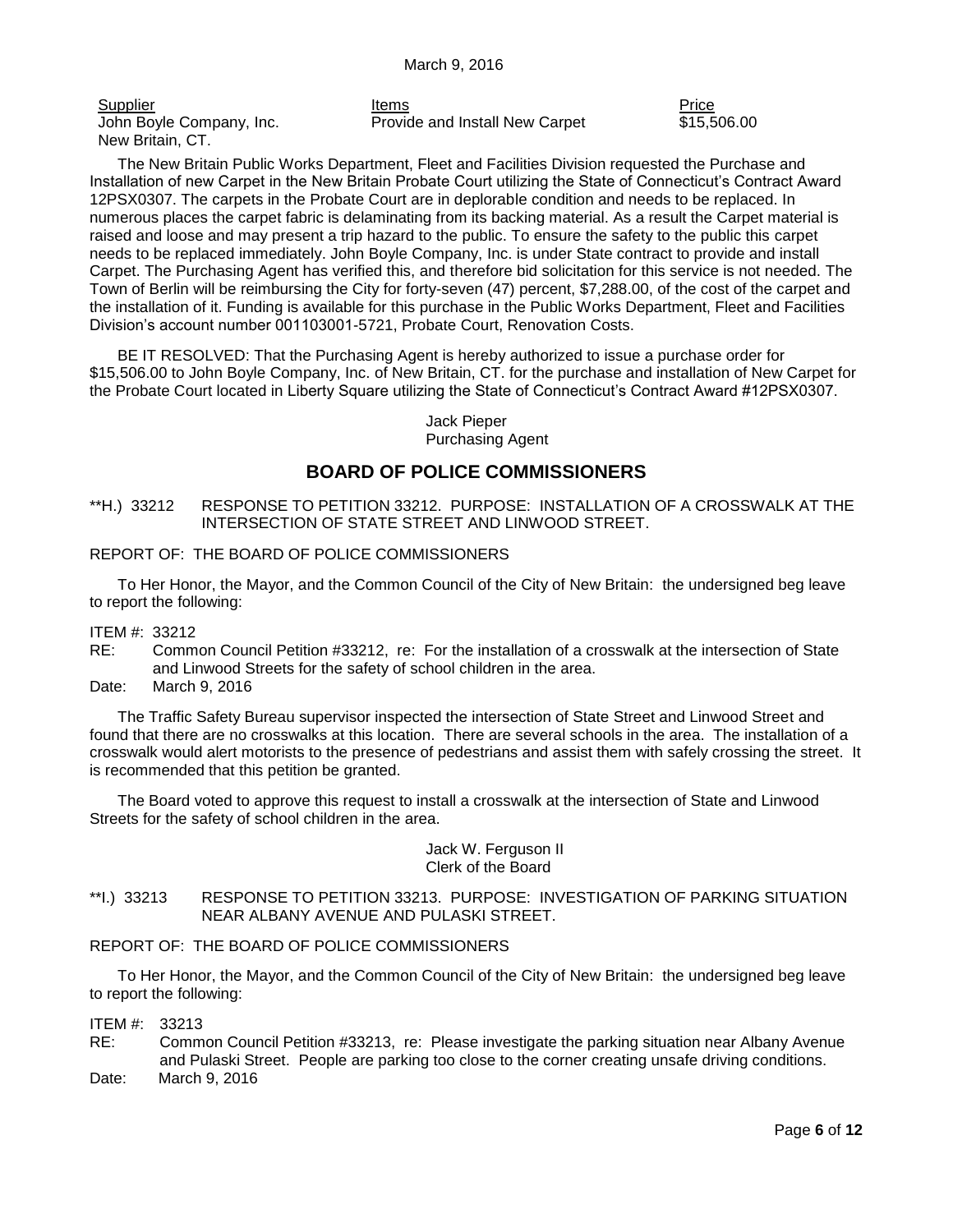The Traffic Safety Bureau supervisor cited current City Ordinance (Section 15-73. Street and restricted area parking violations, penalties and enforcement.) prohibiting parking within 15 feet of an intersection 25 feet of a stop sign. Persons witnessing violations of this City Ordinance are encouraged to call Police at the time when it is observed.

No further action by the Board is required.

#### Jack W. Ferguson II Clerk of the Board

#### <span id="page-6-0"></span>\*\*J.) 33214 RESPONSE TO PETITION 33214. PURPOSE: TRAFFIC STUDY/PARKING EVALUATION IN THE AREA OF PATTON DRIVE, WAINWRIGHT DRIVE AND WALKER ROAD.

REPORT OF: THE BOARD OF POLICE COMMISSIONERS

To Her Honor, the Mayor, and the Common Council of the City of New Britain: the undersigned beg leave to report the following:

ITEM #: 33214

RE: Common Council Petition #33214, re: Please conduct a traffic study/parking evaluation in the area of Patton Drive, Wainwright Drive and Walker Road for the possibility of reducing the no parking restrictions in that area.

Date: March 9, 2016

Traffic Safety Bureau personnel contacted Michael Thompson, City Public Works, with the possibility of reducing the no parking restrictions. In his opinion, reducing the no parking restrictions would have an adverse effect and hinder the plowing and removal of snow. Furthermore, the area currently has numerous residential and visitor parking lots. It is recommended that this petition be denied.

The Board voted to deny this petition and keep the current parking restrictions in place.

Jack W. Ferguson II Clerk of the Board

<span id="page-6-1"></span>\*\*K.) 33216 RESPONSE TO PETITION 33216. PURPOSE: TRAFFIC STUDY ON HALSEY ROAD.

REPORT OF: THE BOARD OF POLICE COMMISSIONERS

To Her Honor, the Mayor, and the Common Council of the City of New Britain: the undersigned beg leave to report the following:

ITEM #: 33216

RE: Common Council Petition #33216, re: Please conduct a traffic study on Halsey Road, residents have complained of excessive speeding at all hours of the day.

Date: March 9, 2016

The Traffic Safety Bureau will install a Speed Spy to determine the overall motor vehicle volume and median speed. The Traffic supervisor will also request Patrol Division assistance to increase their presence and conduct general motor vehicle enforcement operations on Halsey Road.

No further action is required by the Board.

Jack W. Ferguson II Clerk of the Board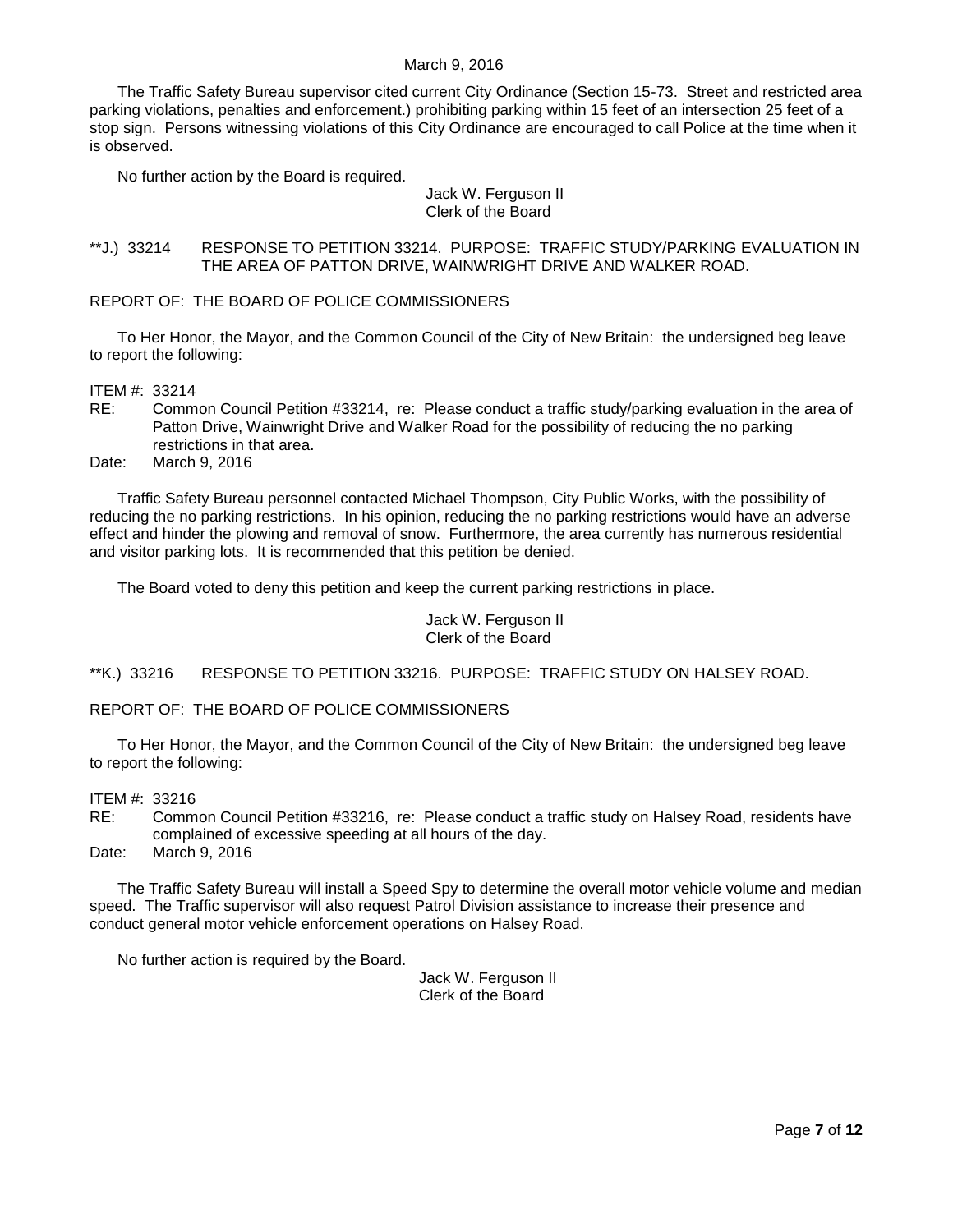## **REPORTS RETURNED FROM COMMITTEE**

# **STANDING CLAIMS SUBCOMMITTEE**

#### <span id="page-7-0"></span>\*\*L.) ITEM # CLAIMS SUBCOMMITTEE. PURPOSE: SETTLEMENT OF CLAIMS.

REPORT OF: STANDING CLAIMS SUBCOMMITTEE OF THE COMMITTEE ON ADMINISTRATION, FINANCE AND LAW

To Her Honor, the Mayor, and the Common Council of the City of New Britain: the undersigned beg leave to report the following:

ITEM #:

RE: The Standing Claims Subcommittee

The Standing Claims Subcommittee of the Committee on Administration, Finance and Law at a meeting held on Wednesday evening, March 2, 2016, at 6:30 PM in Room 201, City Hall, having held public hearings and made investigations of said claims, respectfully begs leave to recommend the following:

RESOLVED; that the sum of \$500.00 be paid to Susan Wassil of 161 South Main Street, New Britain, Conn., in full settlement of her claim of property damages sustained as a result of recessed manhole covers on March 13, 2015.

> Alderman Don Naples **Chair**

# **ZONING SUBCOMMITTEE**

- <span id="page-7-1"></span>\*\*M.) 33376 RECOMMENDATION FOR PETITION 33376. PURPOSE: ZONING MORATORIUM ON THE PERMITTING OF MOTOR VEHICLE DEALERS AND REPAIRERS LICENSES IN ALL DISTRICTS FOR A ONE-YEAR PERIOD SUBJECT TO EXEMPTIONS.
- <span id="page-7-2"></span>\*\*N.) 33376-1 RECOMMENDATION FOR RESOLUTION 33376-1. PURPOSE: ZONING MORATORIUM ON THE PERMITTING OF MOTOR VEHICLE DEALERS AND REPAIRERS LICENSES IN ALL DISTRICTS FOR A ONE-YEAR PERIOD SUBJECT TO EXEMPTIONS.

# **RESOLUTIONS RETURNED FROM COMMITTEE**

<span id="page-7-3"></span>1.) 33376-1 RESOLUTION 33376-1. PURPOSE: ZONING MORATORIUM ON THE PERMITTING OF MOTOR VEHICLE DEALERS AND REPAIRERS LICENSES IN ALL DISTRICTS FOR A ONE-YEAR PERIOD SUBJECT TO EXEMPTIONS. D. SALERNO

# **NEW RESOLUTIONS**

- <span id="page-7-4"></span>2.) ITEM # WOMEN'S HISTORY MONTH. PURPOSE: COMMON COUNCIL AND MAYOR RECOGNIZE MARCH 2016 AS WOMEN'S HISTORY MONTH. S. BLACK
- Item # RE: March 2016 designated as Women's History Month

To Her Honor, the Mayor, and the Common Council of the City of New Britain: the undersigned beg leave to recommend the adoption of the following:

WHEREAS, women of every race, class and ethnic background have made historic contributions to the growth and strength of our nation in countless ways; and

WHEREAS, women have played and continue to play a critical economic, cultural and social role in every facet of life by constituting a significant portion of the labor force working inside and outside of the home; and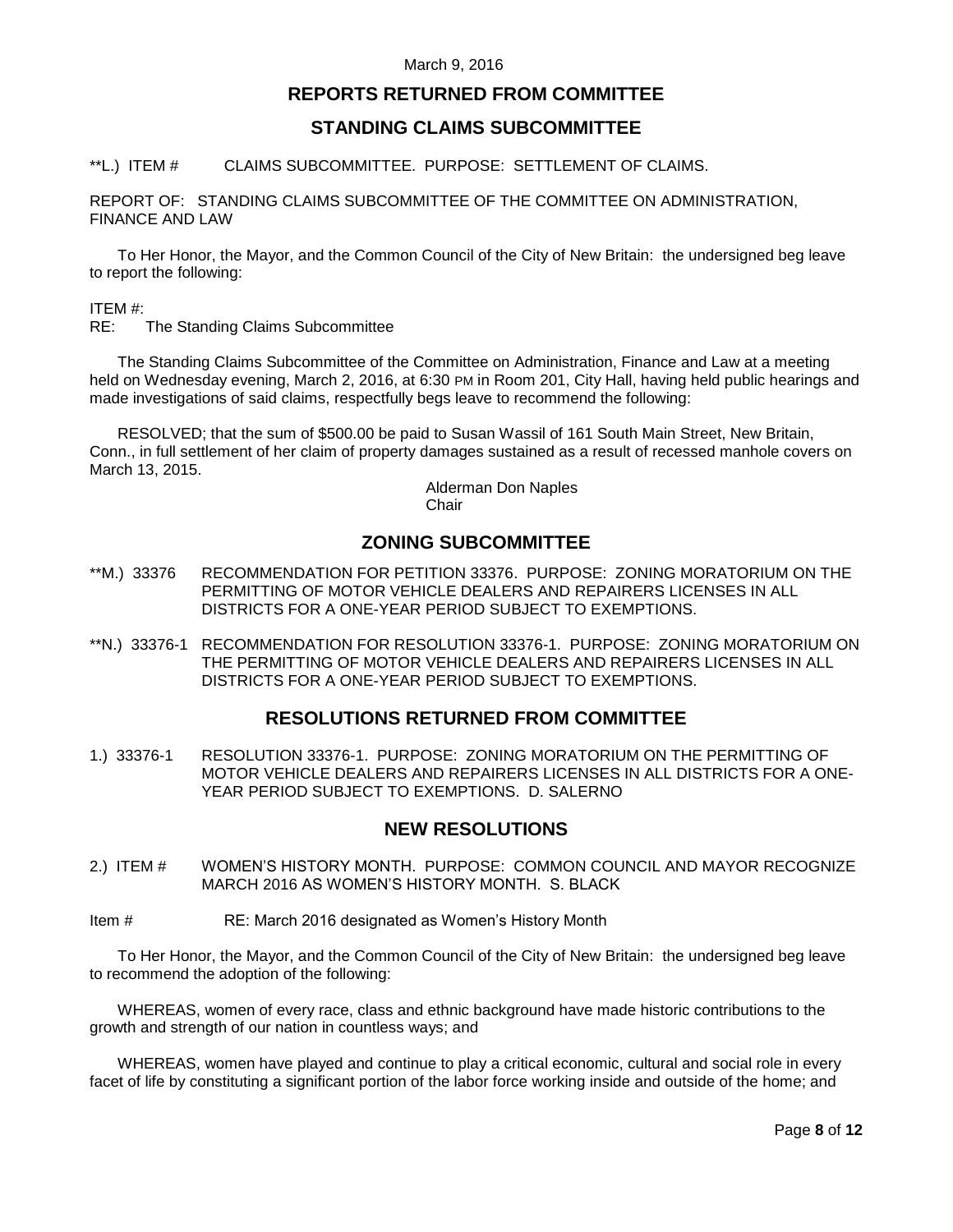WHEREAS, women have played a unique role throughout history by providing the majority of the volunteer labor force; and

WHEREAS, women were particularly important in the establishment of early charitable, philanthropic and cultural institutions; and

WHEREAS, women of every race, class and ethnic background served as early leaders in the forefront of every major progressive social change movement; and

WHEREAS, women have been leaders in not only securing rights of suffrage, equal opportunity, but also in the abolitionist movement, the emancipation movement, the industrial labor movement, the civil rights movement, and other movements, especially the peace movement, which creates a fairer and more just society for all; and

WHEREAS, despite these contributions, the role of women in history has been consistently overlooked and undervalued, in the literature, teaching and study of history; NOW, THEREFORE, BE IT

RESOLVED, that the Common Council and Mayor of the City of New Britain recognize that March 2016 is designated as "Women's History Month".

Alderwoman Shirley Black

<span id="page-8-0"></span>3.) ITEM # OBESITY IN SCHOOL AGED CHILDRED. PURPOSE: AGREEMENT FOR SERVICES WITH UCONN CENTER FOR PUBLIC HEALTH AND HEALTH POLICY FOR DATA ANALYSIS SERVICES. J. GIANTONIO, R. SMEDLEY

Item # RE: Health and Building Services Department Contract Authorization, Database Creation

To Her Honor, the Mayor, and the Common Council of the City of New Britain: the undersigned beg leave to recommend the adoption of the following:

WHEREAS; a budget within special revenue fund #234 Preventative Health Services, was established with a grant from the Connecticut Department of Public Health to assess the prevalence and variables associated with obesity in school children at preschool, kindergarten, 6<sup>th</sup> and 9<sup>th</sup> grades and assessments of nutrition and physical activity policies for the school and early care environments.

WHEREAS; Public Health research data analysis services are highly specific and we utilize UCONN Center for Public Health and Health Policy to provide these services;

WHEREAS; the Health Department would like to enter into an agreement for services with UCONN Center for Public Health and Health Policy, to provide the following services at a cost for the services of \$125/hr. for up to 160 hours of service;

- Data management
- Descriptive, correlational and longitudinal analysis of the data
- Compile a detailed report of study findings
- Provide recommendations for policy and practice based on results
- Dissemination of findings and recommendations

#### THEREFORE BE IT

RESOLVED, that the Purchasing Agent, or his designee, is hereby authorized to execute an agreement for services with the UCONN Center for Public Health and Health Policy, for the above services at the stated compensation. BE IT FURTHER

RESOLVED, that the compensation come from special revenue fund #234, Preventative Health Services.

Alderman Jamie Giantonio Alderman Robert Smedley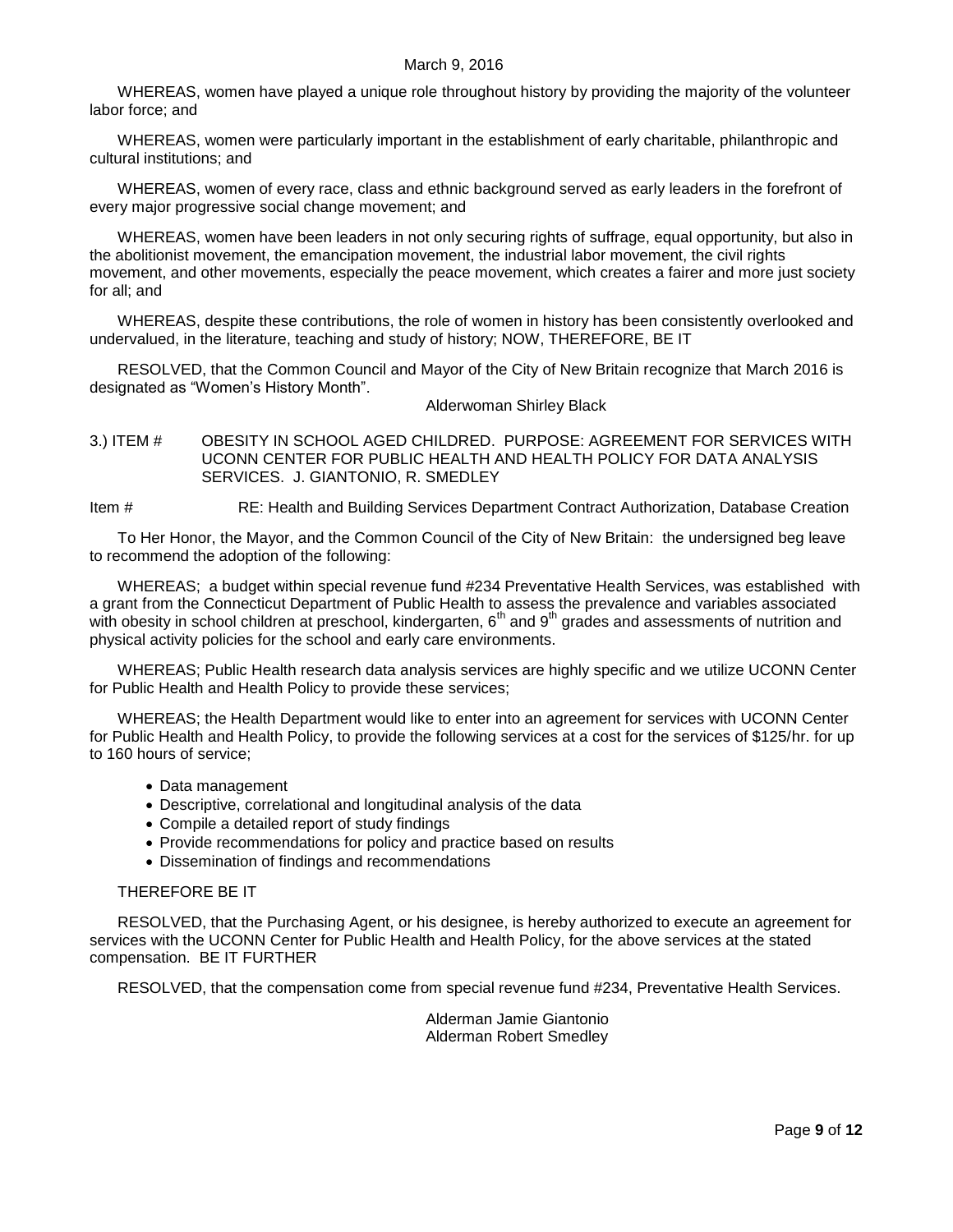#### <span id="page-9-0"></span>4.) ITEM # BUDGET TRANSFER – POLICE DEPARTMENT. PURPOSE: \$27,000 TRANSFER WITHIN THE POLICE DARTMENT BUDGET TO PROVIDE FOR SALARY OF TEMPORARY ACCOUNTING CLERK IN THE ADMINISTRATION OFFICE. C. CARLOZZI, JR., W. PABON, E. SANCHEZ, J. SANDERS, JR., R. SMEDLEY

Item # RE: Budget Transfer – Police Department

To Her Honor, the Mayor, and the Common Council of the City of New Britain: the undersigned beg leave to recommend the adoption of the following:

WHEREAS, the New Britain Police Department is charged to protect and preserve life, safeguard property, enforce laws, and provide public safety services in a lawful, professional and humane manner, with respect for the dignity of all citizens, and

WHEREAS, a budget transfer within the Police budget is requested to cover the salary of a temporary accounting clerk in the Administration office, and

WHEREAS, there are sufficient budgeted funds available for transfer within the Police Department's annual budget, THEREFORE BE IT

RESOLVED, by the Common Council of the City of New Britain, that a budget transfer of \$27,000 be made within the Police Department budget to provide for the salary of a temporary accounting clerk in the Administration office as outlined below:

| Transfer from the following accounts: |                           |          |  |  |
|---------------------------------------|---------------------------|----------|--|--|
| 0011211002-5250                       | Retirements/FICA/MERF     | \$27,000 |  |  |
|                                       | Total                     | \$27,000 |  |  |
|                                       |                           |          |  |  |
| Transfer to the following accounts:   |                           |          |  |  |
| 0011211002-5121                       | <b>Full Time Salaries</b> | \$27,000 |  |  |
|                                       | Total                     | \$27,000 |  |  |

Ald. Carlo Carlozzi, Jr. - Police Liaison

Ald. Wilfredo Pabon - Police Liaison

Ald. Emmanuel Sanchez - Police Liaison

Ald. Jim Sanders, Jr. - Police Liaison

Ald. Robert Smedley - Police Liaison

<span id="page-9-1"></span>5.) ITEM # BUDGET AMENDMENT AND APPROPRIATION. PURPOSE: FINANCIAL ASSISTANCE GRANT FROM THE DECD IN THE AMOUNT OF \$500,000. D. NAPLES, J. SANDERS, JR.

Item # RE: Budget amendment and appropriation for DECD Financial Assistance Planning Grant

To Her Honor, the Mayor, and the Common Council of the City of New Britain: the undersigned beg leave to recommend the adoption of the following:

WHEREAS, The City of New Britain Common Council, at its December 11, 2013 meeting, approved Resolution 32567 authorizing the Mayor to file an application and execute an Assistance Agreement with the Connecticut Department of Economic and Community Development (DECD); and

WHEREAS, The City of New Britain was selected to receive a Financial Assistance Grant from the DECD in the amount of \$500,000; and

NOW, THEREFORE, BE IT RESOLVED, that a budget amendment and appropriation be made as follows:

| Increase<br>Expenditures:                                              |                                    |      |
|------------------------------------------------------------------------|------------------------------------|------|
| <b>FOO-</b><br>20832<br>າເ<br>. .<br>. .<br>- - - - - -<br>JJJ.<br>r v | -<br>t<br>Services<br><br>essional | .00C |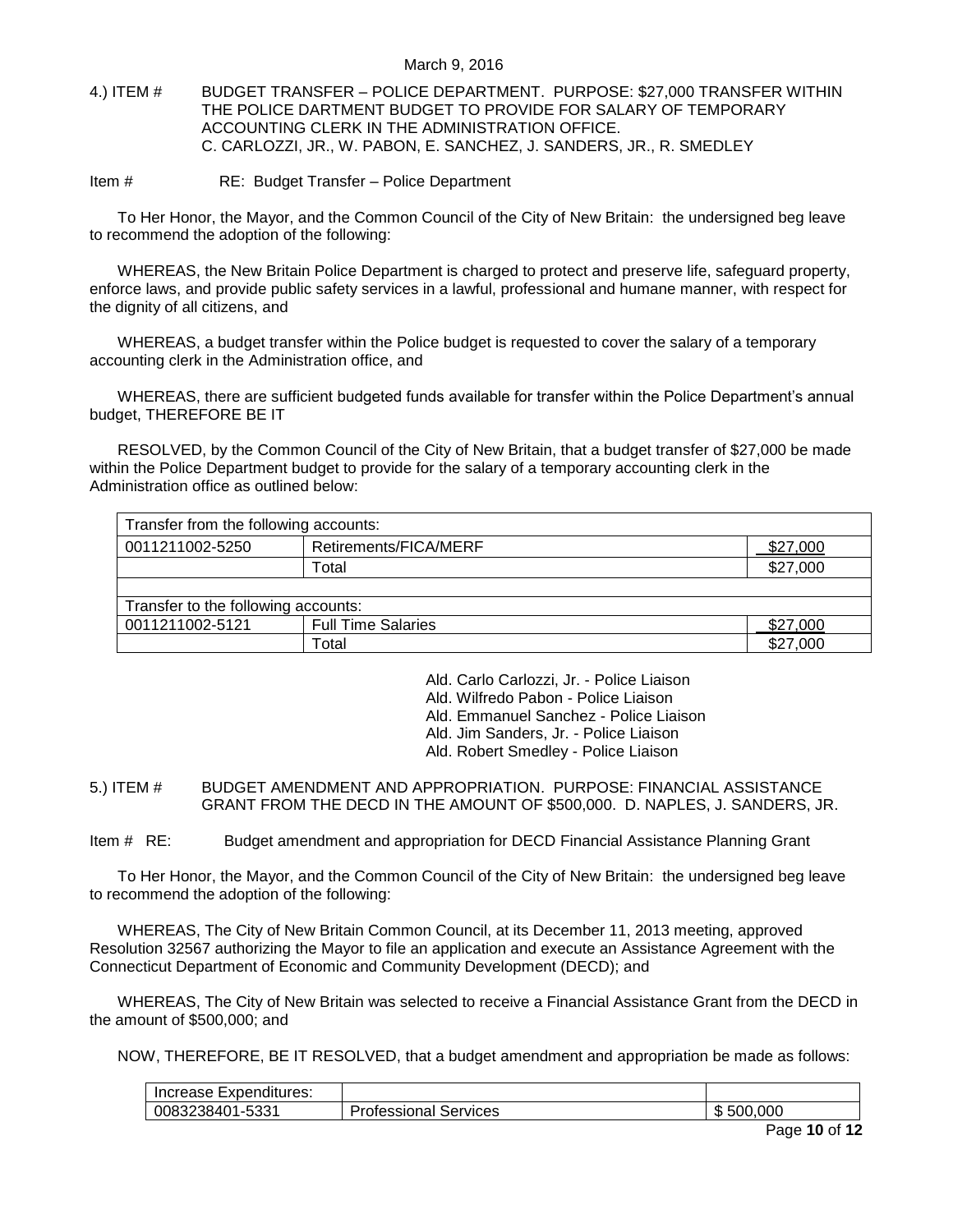| Increase Revenues: |               |           |
|--------------------|---------------|-----------|
| 0083238400-4222    | State Revenue | \$500,000 |
|                    |               |           |

#### Alderman Don Naples Alderman Jim Sanders, Jr.

#### <span id="page-10-0"></span>6.) ITEM # STATE PROJECT NO. 88-188. PURPOSE: SUPPORT RESOLUTION FOR COLUMBUS BOULEVARD SAFETY IMPROVEMENTS PHASE IV PROJECT. D. NAPLES, J. SANDERS, JR.

Item # RE: Support Resolution for Columbus Boulevard Safety Improvements Phase IV, State Project No. 88-188

To Her Honor, the Mayor, and the Common Council of the City of New Britain: the undersigned beg leave to recommend the adoption of the following:

Whereas, the Public Works Department has completed the Preliminary Design stage and submitted a Semifinal Design on a project known as Columbus Boulevard Safety Improvements Phase IV, further identified as State Project No. 88-188, which is located on Bank Street and a section of Columbus Boulevard between Main Street and the Harry Truman Overpass; and

Whereas, the City of New Britain has published display advertisements in local newspapers, mailed the display advertisement to a number of officials and agencies and mailed a formal letter to abutting and surrounding property owners announcing a Public Information Meeting on the proposed Local Road Accident Reduction Program (LRARP) project known as Columbus Boulevard Safety Improvements Phase IV; and

Whereas, a Public Informational Meeting was held on Thursday February 11, 2016, in City Hall Room 504 located at 27 West Main Street New Britain, CT 06051, at 6:00 pm, at which meeting interested parties had an opportunity to voice their concerns; and

Whereas, the project is located on municipally owned roads and construction costs are currently estimated at \$3.95M and will utilize 90% Federal Highway Administration funds and 10% City of New Britain funds; and

Whereas, the Common Council has considered the concerns expressed at the public information meeting and finds that the proposed Columbus Boulevard Safety Improvements Phase IV project is in the best interest of the City of New Britain and will promote the health, safety and general welfare of its residents and provide for convenience and safety of the public, and;

Therefore, be It Resolved that the City of New Britain, based on the above information, and by virtue of this resolution, hereby fully supports the Columbus Boulevard Safety Improvements Phase IV project.

#### Alderman Don Naples Alderman Jim Sanders, Jr.

<span id="page-10-1"></span>7.) ITEM # COVANTA WASTE DISPOSAL AGREEMENT. PURPOSE: AUTHORIZATION FOR MAYOR TO EXECUTE SECOND AMENDMENT TO THE MUNICIPAL SOLID WASTE DISPOSAL AND RECYCLING SERVICES AGREEMENT. D. NAPLES, J. SANDERS, JR.

Item # Item # RE: 2<sup>nd</sup> Amendment to Covanta Waste Disposal Agreement

To Her Honor, the Mayor, and the Common Council of the City of New Britain: the undersigned beg leave to recommend the adoption of the following:

WHEREAS, Covanta Bristol, Inc. ("Covanta", or "Company") and the City of Bristol, Connecticut, Town of Berlin, Connecticut, Town of Branford, Connecticut, Town of Burlington, Connecticut, Town of Hartland,